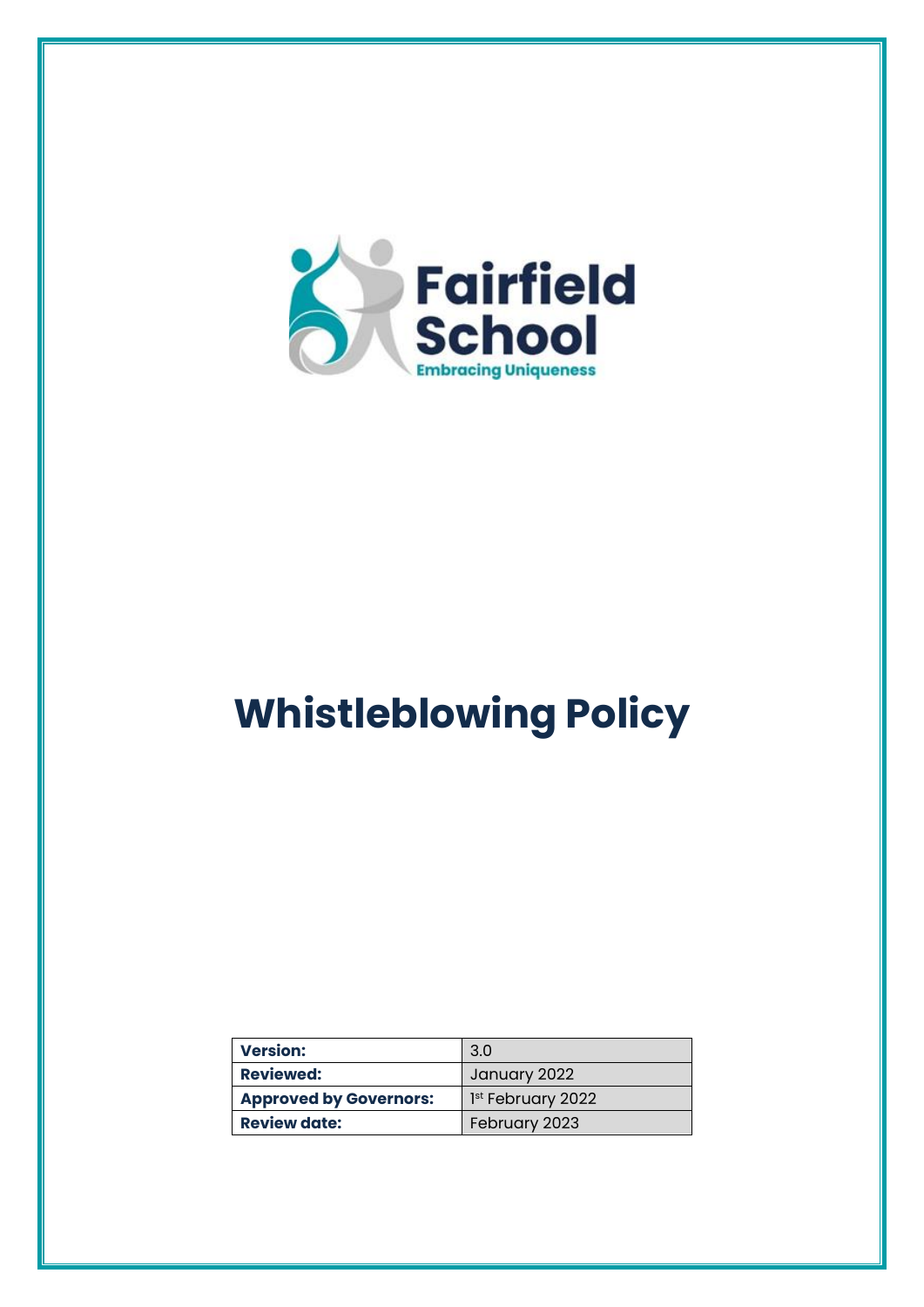

# **Whistleblowing: Independent Reporting of Concerns at Work**

# **1. Introduction**

Our employees will often be the first to notice if there is something seriously wrong within their workplace. Sometimes it may seem difficult to speak up because of feelings of disloyalty, or because of a fear of harassment or victimisation.

We expect the highest standards of behaviour and all employees have a responsibility to voice any concerns they have, normally with their line manager or the Headteacher.

This Whistleblowing procedure is independent and confidential. It can be anonymous if you wish. We will make sure that you will not be victimised or suffer disadvantage if you report your genuine concerns.

It allows employees to bring to the attention of those who can make a difference any practice which they believe or suspect:

• is unlawful

• is a serious breach of Fairfield School policies, procedures and rules (for example, the Contract Procedure Rules)

- falls substantially below established standards of practice
- amounts to improper conduct

It is difficult to come up with a complete list of issues which might cause concern, but you should report known or strongly suspected fraud, corruption, bribery, theft or financial irregularities; the physical, mental or sexual abuse of clients; unfair discrimination; abuse of power; dangerous practices; criminal conduct; serious damage to the environment; negligence; unprofessional behaviour ; evasion of statutory responsibilities or where you believe that an activity is taking place which involves gross waste or mismanagement of funds.

The malpractice might be carried out by employees, parents, contractors, or visiting professionals. This procedure is not to be used if you are generally dissatisfied at work or as a replacement to your existing employment rights. If you make any allegations maliciously or for personal gain, disciplinary action against you may be considered.

This policy is endorsed by all the trade unions representing Fairfield School employees.

# **2. How to raise a concern**

# **a) Through your manager**

Normally you should first speak to your immediate manager. If you feel that you cannot do this – for example if you believe that they are involved – then you should speak to your Headteacher. If you feel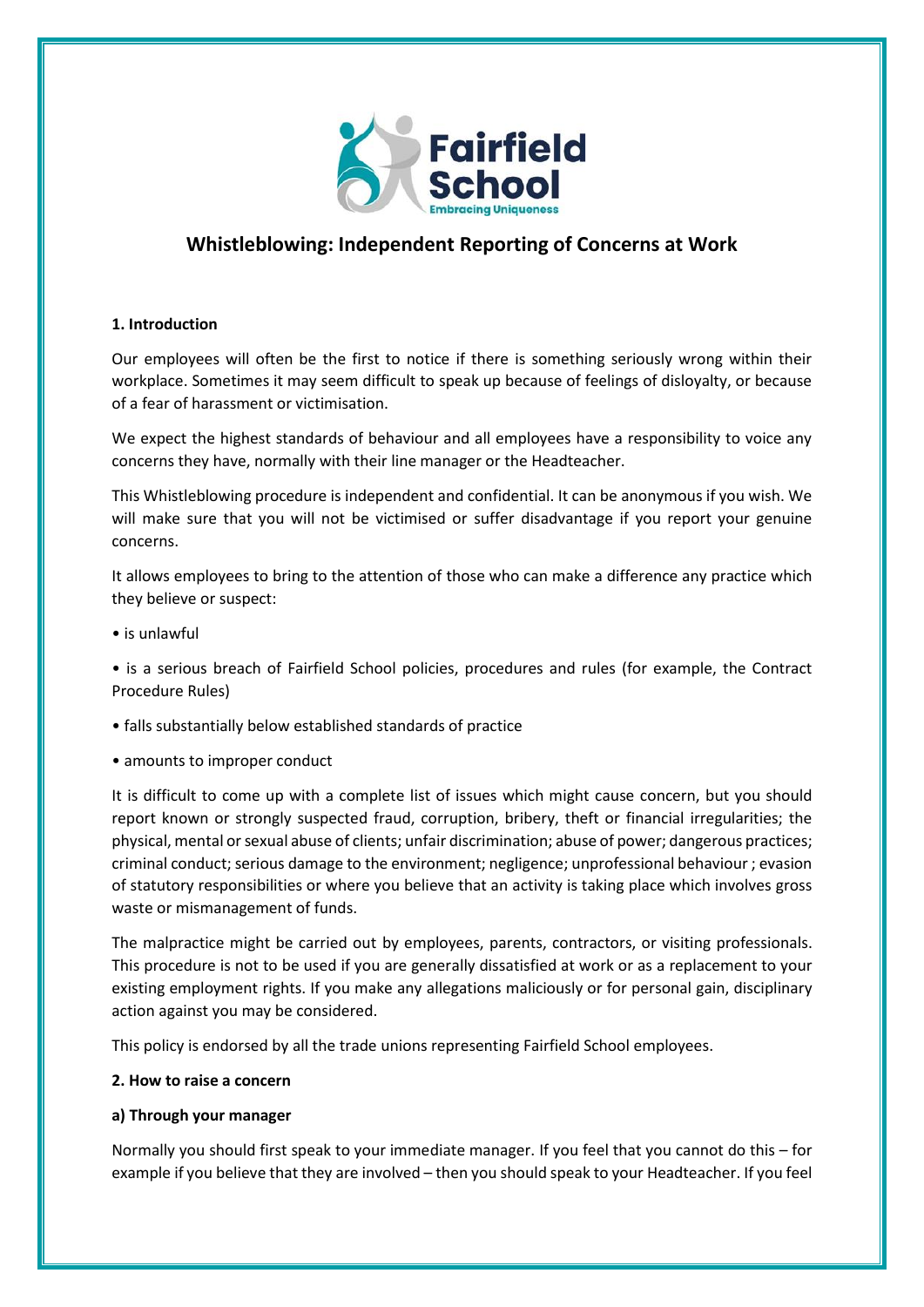that you cannot discuss this with anyone within Fairfield School, you can contact our chair of Governors via email at [tonypruchniewicz@fairfieldschool.uk](mailto:tonypruchniewicz@fairfieldschool.uk) . You can also contact the Service Director who has overall responsibility for Whistleblowing – who is Julie Muscroft, Service Director of Legal, Governance and Commissioning (who can be contacted by way of the council main switchboard 01484 221000 o[r julie.muscroft@kirklees.gov.uk.](mailto:julie.muscroft@kirklees.gov.uk)

#### **b) Through the Whistleblowing route**

If you do not feel able to contact any of these people you should call the council's Whistleblowing answerphone – ring 860 5030 or 01484 225030 or email [whistleblowing@kirklees.gov.uk](mailto:whistleblowing@kirklees.gov.uk)

You should give as much information as you can, including names, dates, places, history and why you are concerned. You are encouraged, but not required, to leave your name and contact details – it is much easier to investigate a concern if we can speak to you directly and confidentially.

All messages on the answerphone and email will be heard and seen only by the council's Corporate Customer Standards team. They will then review all messages confidentially, and contact either the Head of Risk or the Head of HR.

#### **Involving your Trade Union**

You may want to raise your concerns through your Union, and discuss with them the options available, or seek their help in taking your concerns forward.

#### **3. How your concerns will be dealt with**

All allegations will be investigated: how and by who depends on how serious they are and who they involve. The investigation may be handled internally, or referred to an external agency such as the council's external auditor or the police. Internal investigations will be undertaken by an appropriate

department, such as Internal Audit or HR, or in some instances by senior management within the service. The Corporate Customer Standards Officer retains overall responsibility for ensuring that all concerns are properly considered and dealt with appropriately.

If you raise your concerns under this policy, then we will write to you within 10 working days saying:

- what we intend to do
- how long we think this will take
- whether any more information is required from you

We will let you know the outcome of the investigation, so that you can see that the matter has been properly addressed.

The council's Corporate Governance and Audit Committee will receive regular reports summarising all concerns raised under this policy.

If you make a Whistleblowing complaint, you have a right not to be bullied, harassed or mistreated as a consequence of this. If you believe that you are suffering detriment as result of your complaint you should report this to the Corporate Customer Standards Officer.

Any person who treats a whistle blower in a detrimental way as a result of their whistleblowing will be liable to disciplinary action.

#### **4. Raising your concerns elsewhere**